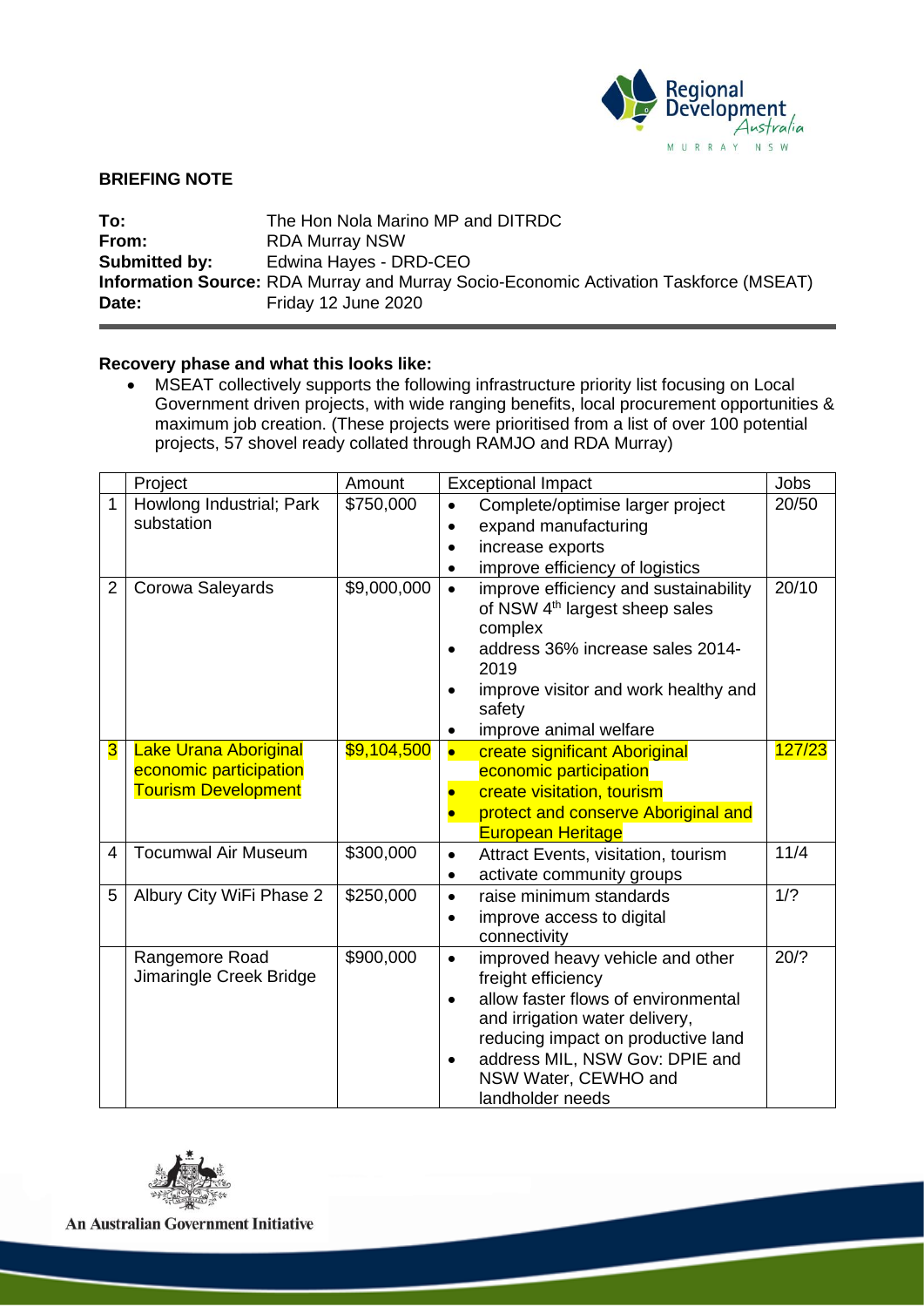

- RDA Murray is developing a proposal for a collaborative Infrastructure Database to enable interrogation for investor key issues. Collaborating with Canberra JO (Gabrielle Cusack and Jillian Kilby), RAMJO and RDAs in southern NSW
- Cooperative effort to address multicultural community needs
- Exploring COVID-19 specific opportunities eg. Digital Inclusion, residential and corporate decentralisation, cooperative/coordinated delivery of NFP Business support
- cooperative/coordinated delivery of NFP Business support
- NDIA delivery inconsistent communication with some people and amazing experiences with others.
	- o small NDIS providers smashing it.
	- $\circ$  Larger providers having a lot more red tape and restrictions around "controlling" their participants meaning less choice and control for the people living with a disability.
	- o Anticipating new price guide July 1 with more opportunities for small business.
- -Additional business advisors to help with drought, fires and COVID19 for the next 12 months covering tourism, hospitality, accommodation, retail and other SMEs.
- Seeking to do a program and analysis of the Tumba wine industry with stakeholders to help put it on the map and identify it as a wine and tourism destination... using available recovery funding.

## **How recovery can be effectively implemented:**

- Through cooperative alliances creating critical mass across logical communities to effectively implement projects eg, RDA Network in the southern NSW Bushfire footprint
- Improved Digital Inclusion; more mobile broadband access, better rural affordability and higher digital literacy.
	- o Case by Case information is being collated
	- o Regional issues include Blackspots that are not identified on the map impacting major commerce routes
- Continuing to engage emerging business and corporate leaders, assessing impacts and opportunities to adapt, grow and develop markets, local suppliers etc
- cooperative/coordinated delivery of NFP Business support
- augmenting existing Business support rather than adding to competitive market

### **What support may be needed.**

- HomeBuilder eligibility nuancing to make a difference in Murray; Small business operators and contractors looking for support for their core business of small jobs reduce \$150,000 reno threshold, Regional specific eligibility criteria
- Mobile Blackspot program target lowest Digital Inclusion areas eg Investment in mobile Blackspot access - Riverina Highway, Sturt Highway and Upper Murray
- Departmental investment sought to facilitate RDA Network proposal for Infrastructure Database to develop a collaborative infrastructure list (up to 800 projects)
- Augment ASBAS digital solutions through BEC in Bushfire and Irrigation drought affected areas.



**An Australian Government Initiative**